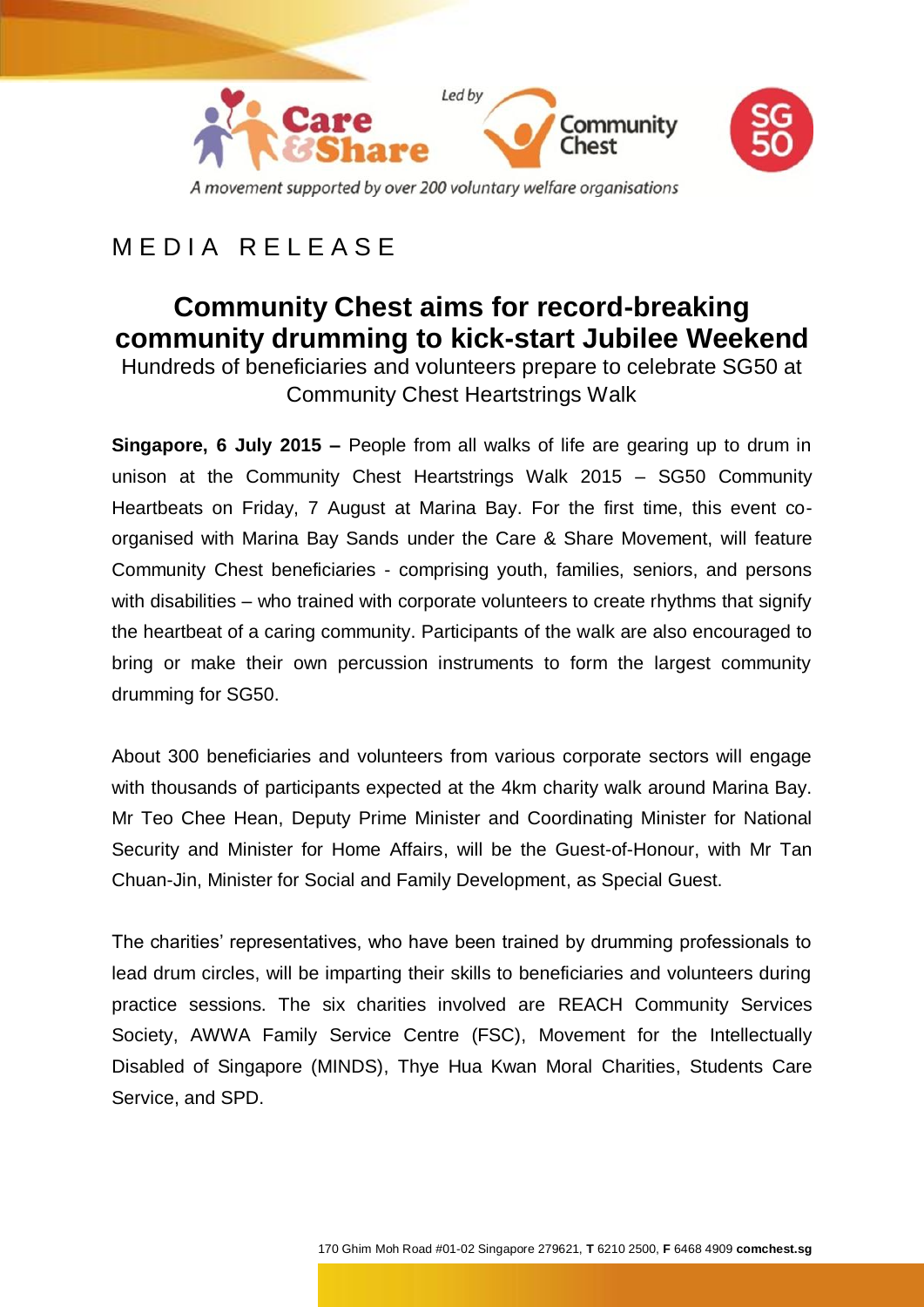"As the first event to kick-start the Jubilee Weekend, the Community Chest Heartstrings Walk 2015 – SG50 Community Heartbeats brings together volunteers, beneficiaries and members of the public to have meaningful interactions in a fun and inclusive way. This is part of Community Chest's efforts towards creating a more caring and inclusive society in the spirit of the Care & Share Movement. The drumming training and performance offer new experiences and opportunities for our beneficiaries to be involved in celebrating Singapore's  $50<sup>th</sup>$  year of nationhood. In doing so, the underprivileged feel that they too, are part of the more compassionate society we are building," said Mr Phillip Tan, Chairman of Community Chest and the Steering Committee of the Care & Share Movement.

At REACH Community Services Society, families are drumming together with staff volunteers from PropNex Realty, a stalwart supporter of Community Chest. The largest homegrown real estate firm in Singapore has also launched a rhythm titled "HeartBeatsSG50" for a social media campaign to raise funds for Community Chest. For every video recorded of the beat and posted on social media platforms with the hashtag #HeartBeatsSG50, PropNex Realty will donate \$50.00 to Community Chest. It has pledged to donate up to \$500,000 to rally the public to post and share 10,000 videos, from now till 6 August 2015.

"As the nation celebrates SG50, Propnex celebrates her  $15<sup>th</sup>$  anniversary. The company and staff will continue to share their success with the disadvantaged children in the community. Our corporate social responsibility philosophy, 'Empowering Future Generations', steers the company in contributing over the years to benefit children charity homes locally and internationally. Through this partnership with Community Chest, we have been able to encourage even more PropNexians to be the difference in improving the lives of others. The Heartbeat SG50 campaign was an idea to raise awareness through social media platforms and we are delighted to be the firsts to get this viral,' said Mr Mohamed Ismail Gafoor, CEO of PropNex.

All donations, including the registration fee of \$10, for the Community Chest Heartstrings Walk 2015 will be fully channelled towards charities supported by Community Chest. Funds raised from the event will be matched dollar-for-dollar by the Government under the Care Share Movement for SG50.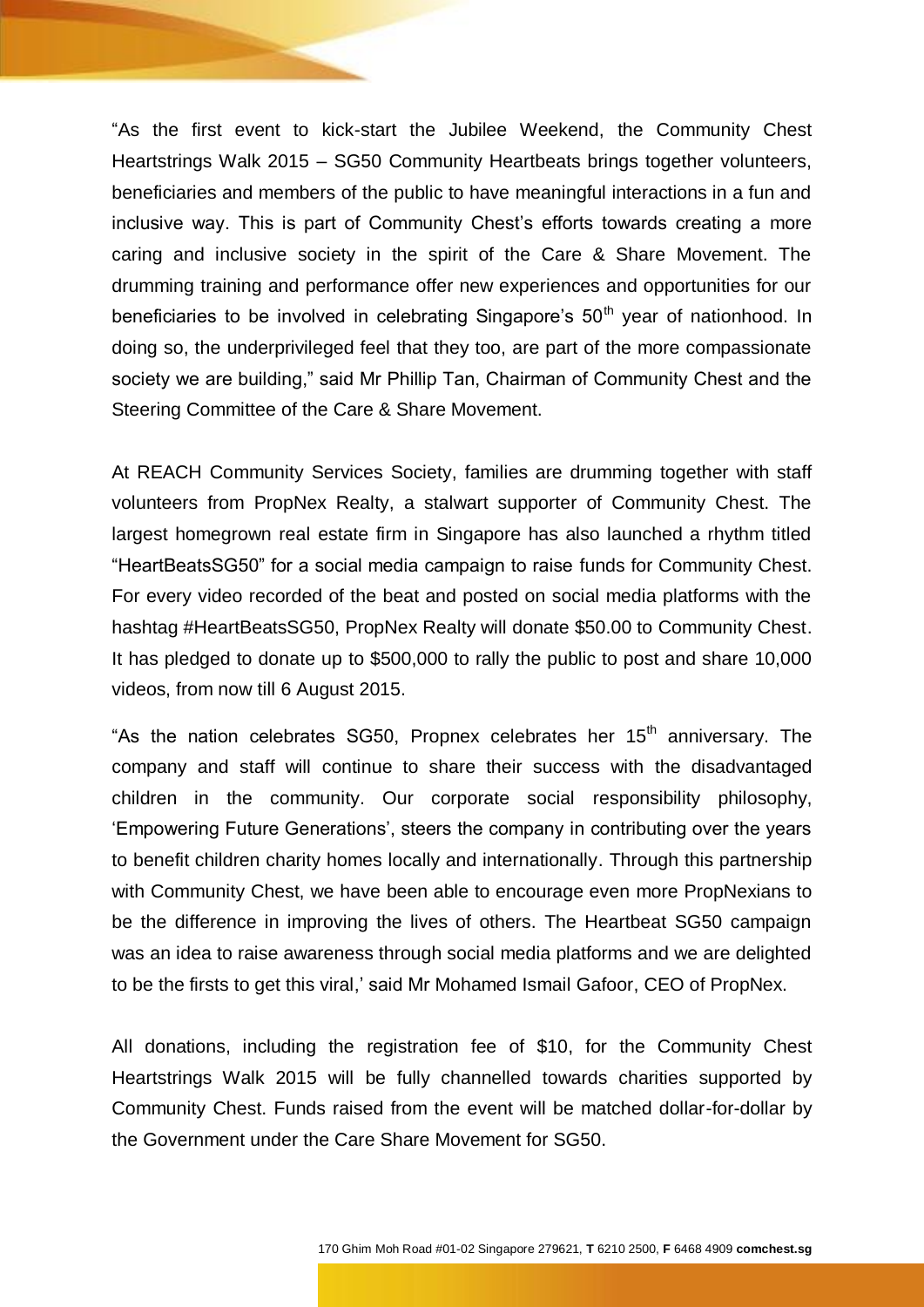Please see more information on the Community Chest Heartstrings Walk 2015 in Annex.

-Ends-

We would like to invite your reporter and photographer/camera crew to a media preview of the community drumming.

| Event: | Media Preview of Community Drumming            |
|--------|------------------------------------------------|
|        | for Community Chest Heartstrings Walk 2015     |
| Venue: | <b>Bishan Community Club</b>                   |
|        | <b>Civil Defence Shelter</b>                   |
|        | 51 Bishan Street 13                            |
|        | Singapore 579799                               |
|        | Date/Time: Friday, 10 July 2015, 4.30pm-5.30pm |

Please RSVP your attendance **by noon, Wednesday, 8 July 2014** to:

Ms Shazliana Heron Manager, Corporate Communications National Council of Social Service Tel: 6210 2639 / 9844 2775 Email: [shazliana\\_heron@ncss.gov.sg](mailto:shazliana_heron@ncss.gov.sg)

Ms Carolyn Goh Senior Manager Corporate Communications and Marketing P & N Holdings Pte Ltd (holding company of PropNex Realty) Tel : (65) 6829 6748 / 98287834 Email: Carolyn@pandnholdings.com

### **About Community Chest**

For over 30 years, Community Chest has been engaging the community to support people in need through fund-raising and volunteering. Community Chest supports more than 80 charities in Singapore, allowing them to focus on caring for the less fortunate. As Community Chest's fund-raising and operating costs are covered mainly by Tote Board and Singapore Pools, every dollar donated will help:

- Children with special needs to reach potential
- Adults with disabilities to integrate into society
- Relationships of families in difficulty to stay strong
- Elderly to age graciously in the community

To make a difference, visit [comchest.sg.](http://www.comchest.sg/)

#### **About the Care & Share Movement**

Care & Share is a national fund-raising and volunteerism movement led by Community Chest for the social service sector, in celebration of SG50 this year. It aims to bring our nation together to show care and concern for the less fortunate, and recognise the contributions made by voluntary welfare organisations (VWOs). Eligible donations raised by Community Chest and participating VWOs from now till 31 March 2016 will be matched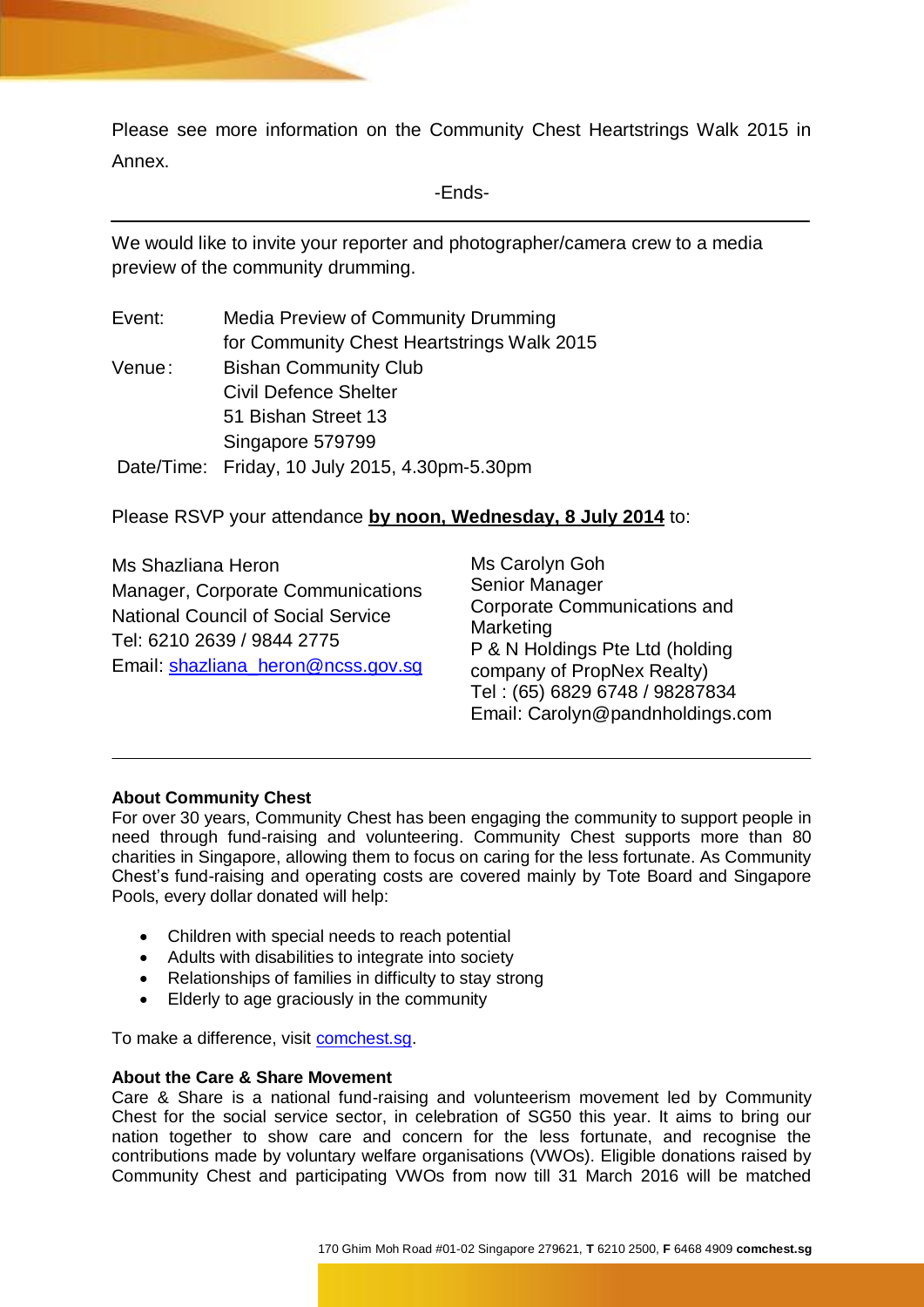dollar-for-dollar by the Government. The matched amount will go towards building the capabilities and capacities of the social service sector and supporting social services to meet rising needs.

To contribute to this Movement, please visit [careandshare.sg](http://www.careandshare.sg/) or email to [csm@ncss.gov.sg.](mailto:csm@ncss.gov.sg)

### **About PropNex Realty**

PropNex Realty is a leading homegrown real estate agency and has always being advocating "Empowering Future Generations Through Education" as part of our corporate social responsibility programme. As such, they have been actively involved in contributing to the community, especially focusing on offering assistance to the future pillars – our children. In 2009 and 2010, we built a school each in the Kampal and Trayong Pong Villages in Cambodia, with donations funding 500 students to go to schools in their homeland. The company contributed over \$200,000 for these initiatives with more than 100 of our salespersons and staff travelled to Cambodia to volunteer in the final phase of the school building as well as to officiate the opening of these schools.

In 2011, our 40 salespersons and staff further contributed to raise funds for children from the Singapore Cancer Foundation. In 2013, 2014 and 2015, PropNex is partnering Community Chest in raising funds for the needy children.

The company's sixth responsibility is to the community, encouraging all to participate in the promotion of civic improvement, health and education of the society.

**Issued by: Corporate Communications National Council of Social Service Day, 6 July 2015**